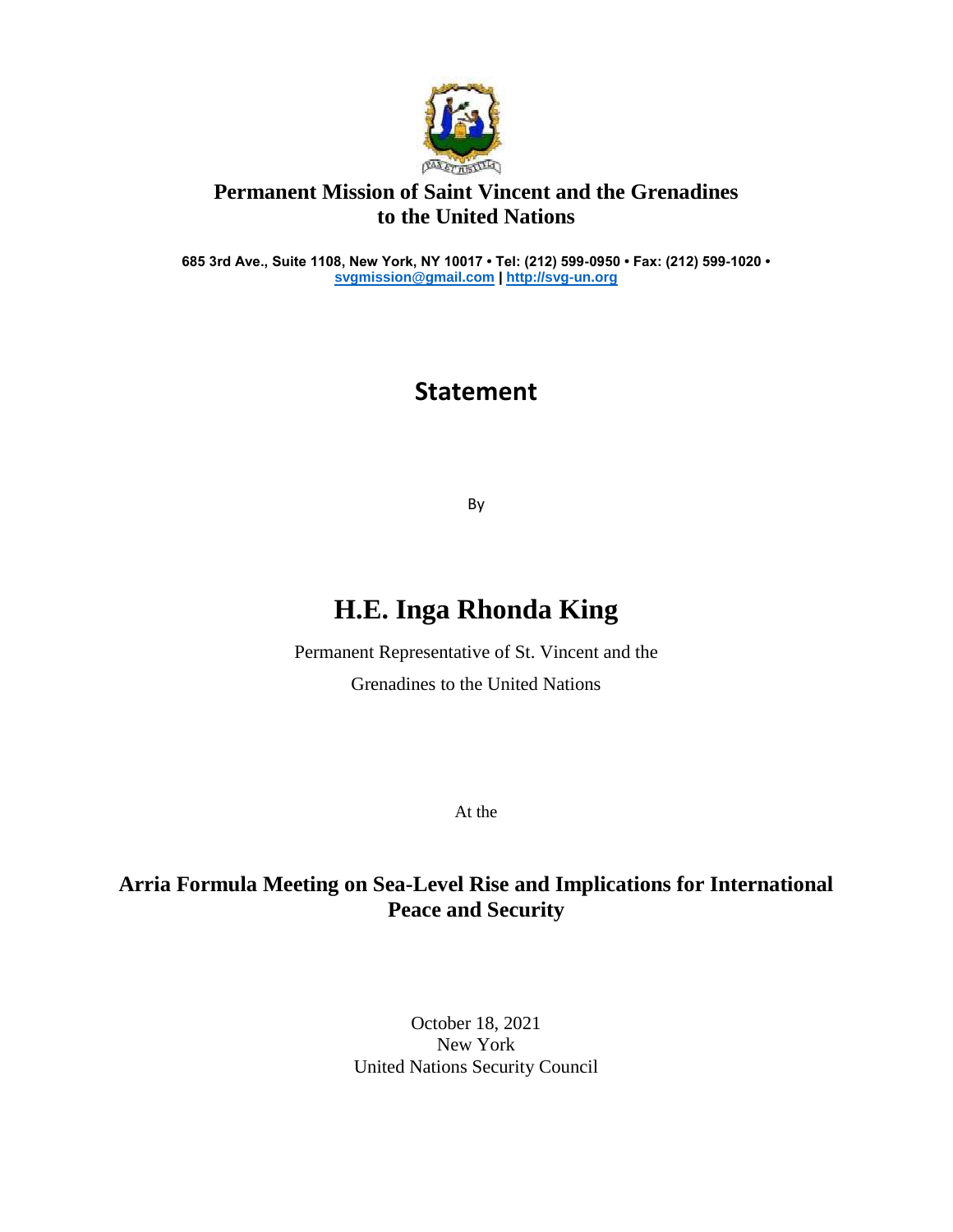Thank you Chair,

Saint Vincent and the Grenadines commends Viet Nam for convening this meeting on Sea-Level Rise and Implications for International Peace and Security, particularly ahead of the COP26 in Glasgow. We also thank our briefers for their presentations.

Climate change, and accompanying issues such as rising sea-levels and shifting weather patterns, has multi-layered effects across the world, and exacerbates conflict and instability. The Intergovernmental Panel on Climate Change (IPCC) Sixth Assessment report bleakly predicts that Coastal areas will see continued sea-level rise throughout this century, contributing to more frequent and severe coastal flooding in low-lying areas and coastal erosion. It further cautions that extreme sea level events that previously occurred once in 100 years could happen every year by the end of this century.

This is the harsh reality that underscores the urgent need for climate resilience, mitigation and adaptation funding and an effective mechanism for loss and damage. Developing states, with the least resources to cope with a changing climate, are often most heavily dependent on the natural environment and have to prepare for the worse, given the already 'irreversible' nature of some impacts.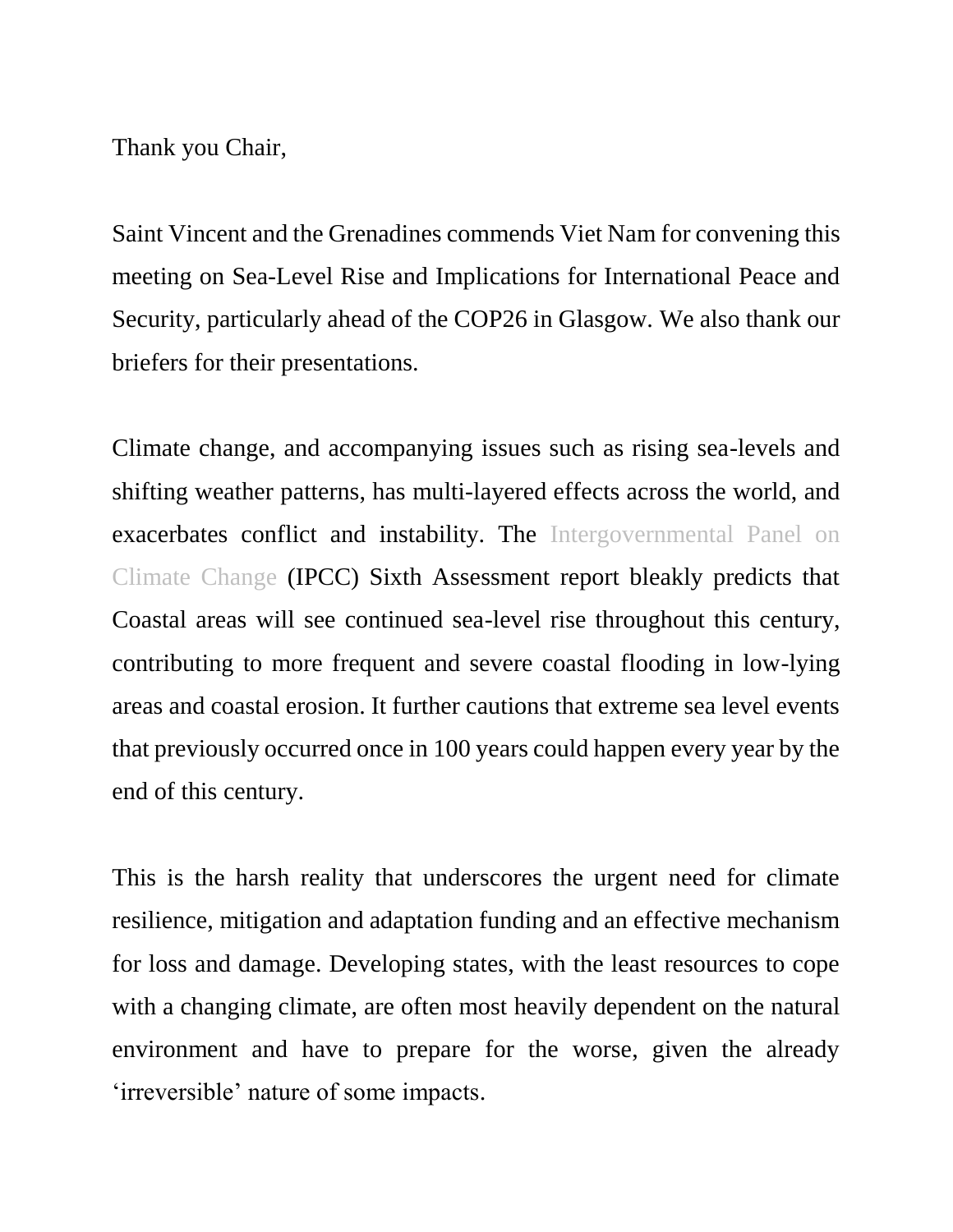For Small Island Developing States (SIDS) the debilitating impacts of increasingly intense climatic shocks threaten the continued existence of our nations and people. Low-lying states are faced with the threat of loss of territory, social capital, and governance capacity—which can converge to undermine sovereignty and statehood.

Sea-level rise also threatens saltwater intrusion leading to degradation of freshwater resources. Compounding factors will create humanitarian crises, endanger lives and livelihoods, increasing displacement and competition over scarce resources, destroy coastal infrastructure, and cause social tension; that can ultimately affect international peace and security.

Scaling up ambition in mitigation is the first step to addressing climate threats. It is also critically and urgently necessary that developed countries, at a minimum, deliver on their \$100bn commitment, separate and apart from Official Development Aid. The financing architecture also plays an important role in supporting the ability to enhance climate and disaster resilience and hence addressing the high debt service burden of the most vulnerable countries will be essential.